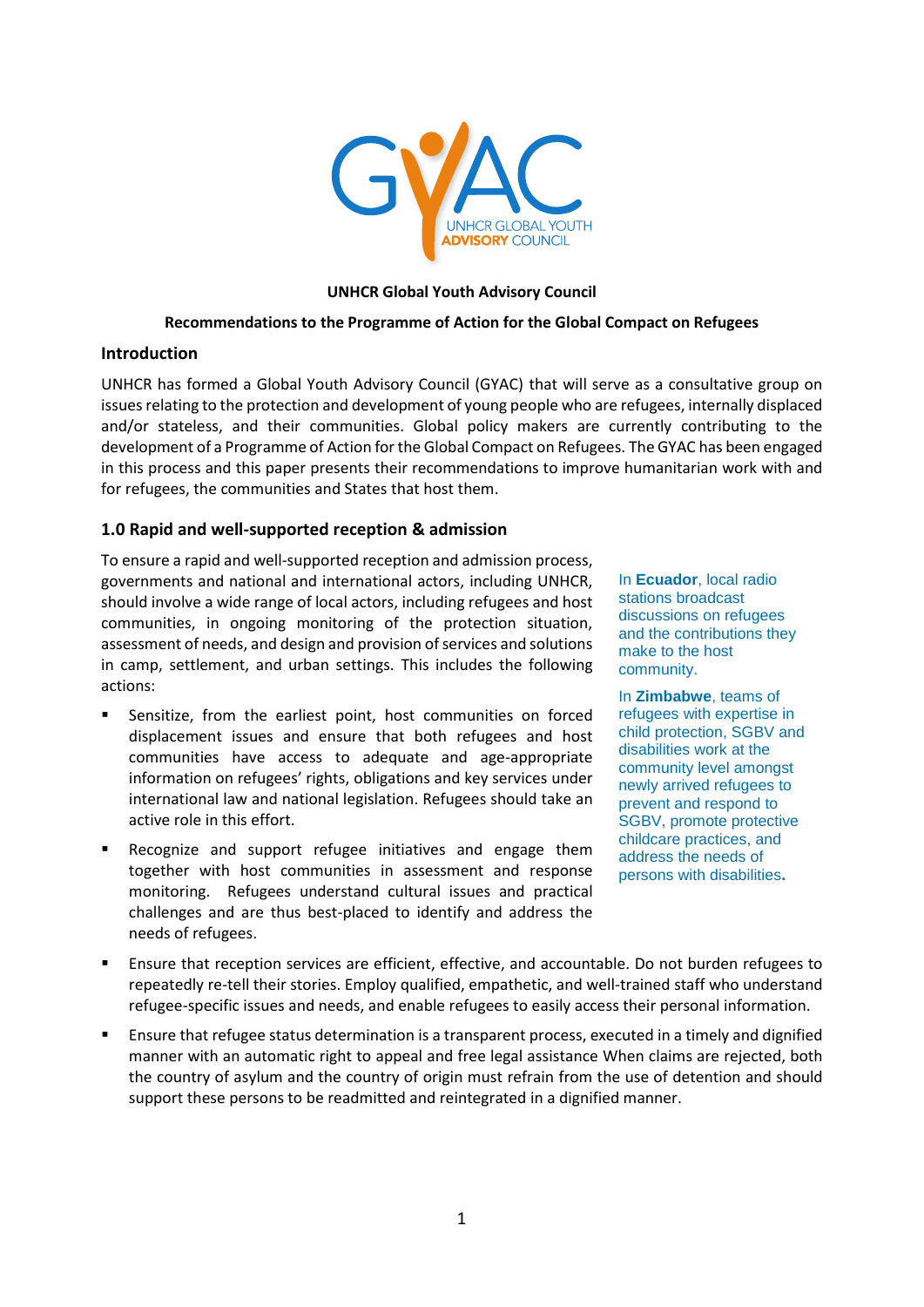- Identify, recognize, and address the specific needs of refugees such as children, especially those who are separated or unaccompanied, persons with disabilities, women at risk, survivors of sexual and gender-based violence (SGBV) or other types of violence, the elderly and others who need special assistance. For those identified, specialized staff and assessment tools should be utilised to clarify the specific nature of their needs to enable rapid access to appropriate services.
- Provide widely recognised personal identification documents that ensure equal access to services across public and private sectors, protect from arbitrary arrest and detention, and enable freedom of movement throughout the country of asylum. International travel including valid exit and re-entry to countries of asylum should be facilitated by easily obtainable machine readable international travel documents that are valid for a minimum of five years.
- Accelerate administrative processes so that asylum seekers and refugees can immediately access health, education and protection services and the labour market, regardless of their status.

## **2.0 Support for immediate and ongoing needs**

In all aspects of support for immediate and ongoing needs, hosting States, UNHCR and international and national humanitarian partners should develop a whole-of-society approach that encourages and supports refugees, including youth, to have more voice and agency in service provision. To enable refugees to lead a safe and dignified life in their country of asylum, State actors and their humanitarian and development partners should:

- Facilitate refugees' integration into national labour markets and local economies in a way that benefits both refugees and the host community. This involves:
	- Granting refugees the right to work;
	- Formally and informally recognising refugees' existing skills, capacities and qualifications;
	- Supporting refugees to develop locally-relevant employment skills;
	- Using incentive schemes to support private sector employers that employ refugees;
	- Supporting and investing in refugees' entrepreneurship; and
	- Enabling refugees ease of access to financial and banking services, including credit to support entrepreneurial activities.
- Provide employment opportunities with governmental and nongovernmental humanitarian and development agencies at the local, national, and international levels, enabling refugees to use their skills, expertise, and practical experience in

#### In **Germany**, private firms offer refugees training in job skills.

In **Austria**, the Deloitte Future Fund, a private sector initiative, funds projects and companies that are led by refugees or that hire refugees.

In **Ecuador**, regional ministries of education implement *We Breathe Inclusion*, a learning module that supports students, teachers and parents to identify and address discrimination within their school community to make their school more inclusive for all.

In **Uganda**, *Young African Refugees for Integral Development (YARID)* runs "Bridge to Formal Schooling" an accelerated education programme that supports refugee children learn the language of instruction and integrate into the Ugandan education system.

In **Austria**, *Refugee Code* trains refugees on how to develop mobile apps and learn coding.

In **Uganda**, a young refugee woman founded the *Girls Out of School Association*, which engages single mothers, survivors of SGBV, and women who married as children. teaches them culinary and business skills so they can run a small business and become self-reliant, and advocates for the eradication of child marriage.

In **Germany**, the organization *Women Empowerment*, founded and led by a young woman refugee, supports women to address SGBV, provides psychosocial support, engages them in activities and empowers them to find their passions and their strengths.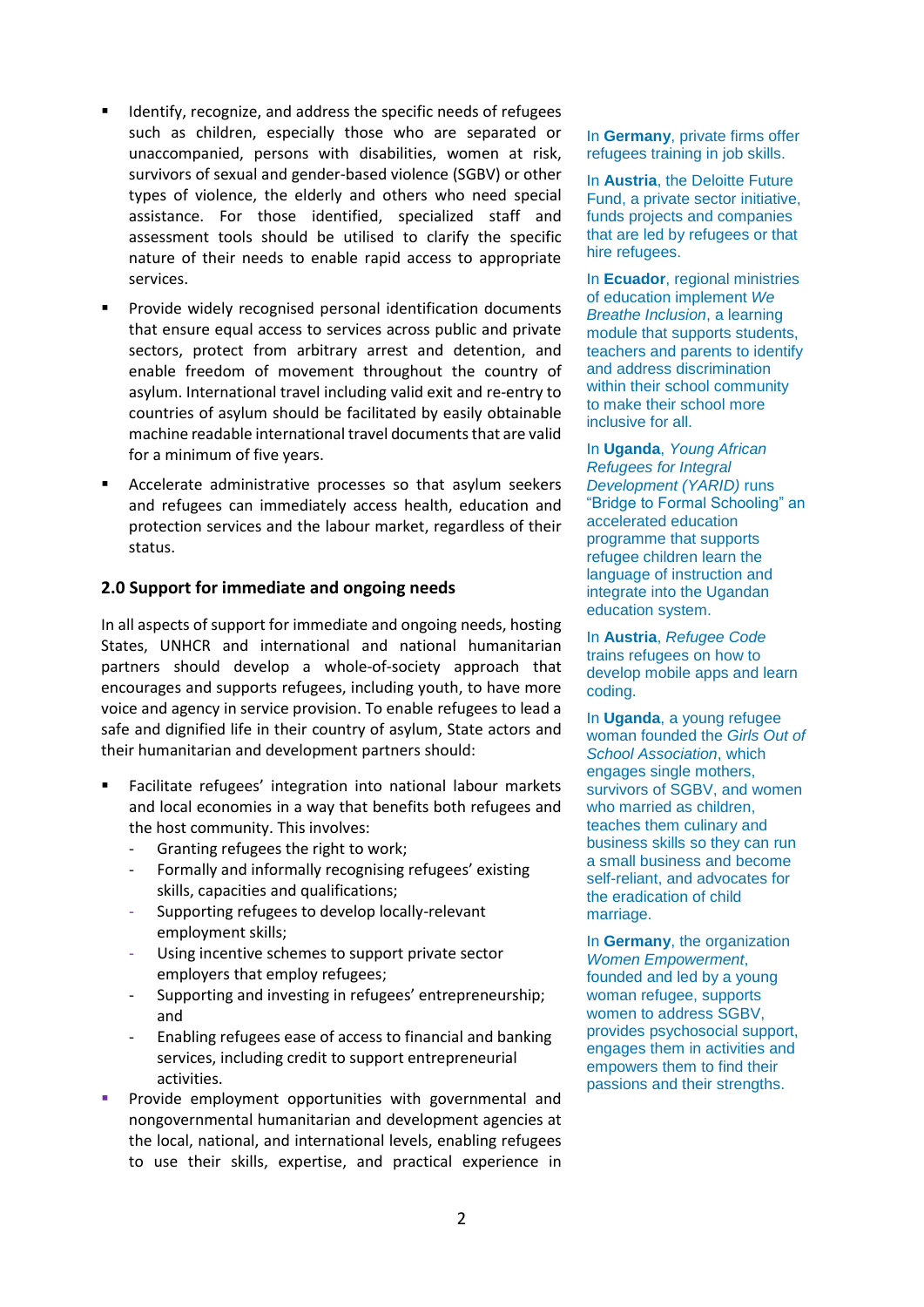providing services related to planning, housing, education, health and information on legal issues.

- Work with refugees to address barriers to education and learning opportunities at primary, secondary, and tertiary levels. This includes:
	- Ensuring regional and international recognition of educational qualifications;
	- Expanding legal and practical access to national education systems and to grants and scholarship schemes for both formal and non-formal education opportunities;
	- Reducing administrative barriers for refugees in accessing education;
	- Ensuring education fees for refugees are equal to those of nationals and that scholarships and funding for other related costs are available;
	- Addressing discrimination at the school level and actively fostering integration and inclusion; and
	- Supporting refugee-led education initiatives to create bridges to formal school systems.
- Provide flexible formal and non-formal learning opportunities for refugees, including accelerated learning, local language, literacy, numeracy, vocational skills, life skills, and computer skills (including online training such as coding, networking and cyber security).
- Address the specific needs of children, including those who are unaccompanied, by strengthening existing family and community support networks that help to protect children, and ensuring that persons working with refugee children are qualified and sensitive to age, gender, developmental stages, psychosocial needs, culture and common child protection risks in humanitarian situations.
- Ensure all refugee services and support are available and appropriate for young people, with tailored services to meet the specific needs and challenges of refugee youth, including targeted services to groups with particular needs, such as young women, those identifying as LGBTIQ, and unaccompanied or separated children.
- Support and finance women-led initiatives and projects that address SGBV, including female genital mutilation (FGM), child marriage and early pregnancy. Empower women financially and emotionally to become economically stable and independent, so that they can meet their own needs and those of their families.
- Ensure psychosocial support for refugeesto promote well-being and involve refugees in delivery of these services. Provide specialized mental health services for persons who have more serious psychosocial distress or mental health challenges.

In **Uganda**, *Africa Youth Action Network (AYAN),* a refugee youth-led organization, works at the community level to help young people shift from a culture of conflict to a culture of peace.

In **Pakistan**, refugee women have developed their capacity so they can promote peace as outreach workers in their communities.

In **Turkey**, peace mentoring networks bring refugees and host community youth together.

In **Uganda**, a communal land initiative provides land plots to local communities to be shared and farmed by refugees and local communities, which promotes social and economic integration.

In **Germany**, *International Psychosocial Organization (IPSO)* trains immigrants and refugees from different countries to support other migrants and refugees by providing counseling in their mother tongue.

In **Austria** and **Germany**, *START* provides financial and practical support to refugee and migrant students to finish secondary school.

In **Turkey**, refugee communities formed an online trading platform to buy and sell products, facilitating interaction between the refugee and host communities.

 Facilitate sports, cultural and recreational activities for refugee children and youth together with the host community to promote well-being, understanding, tolerance and integration. Invest in and recognize the talent of refugee youth and give them opportunities to participate and compete in international events.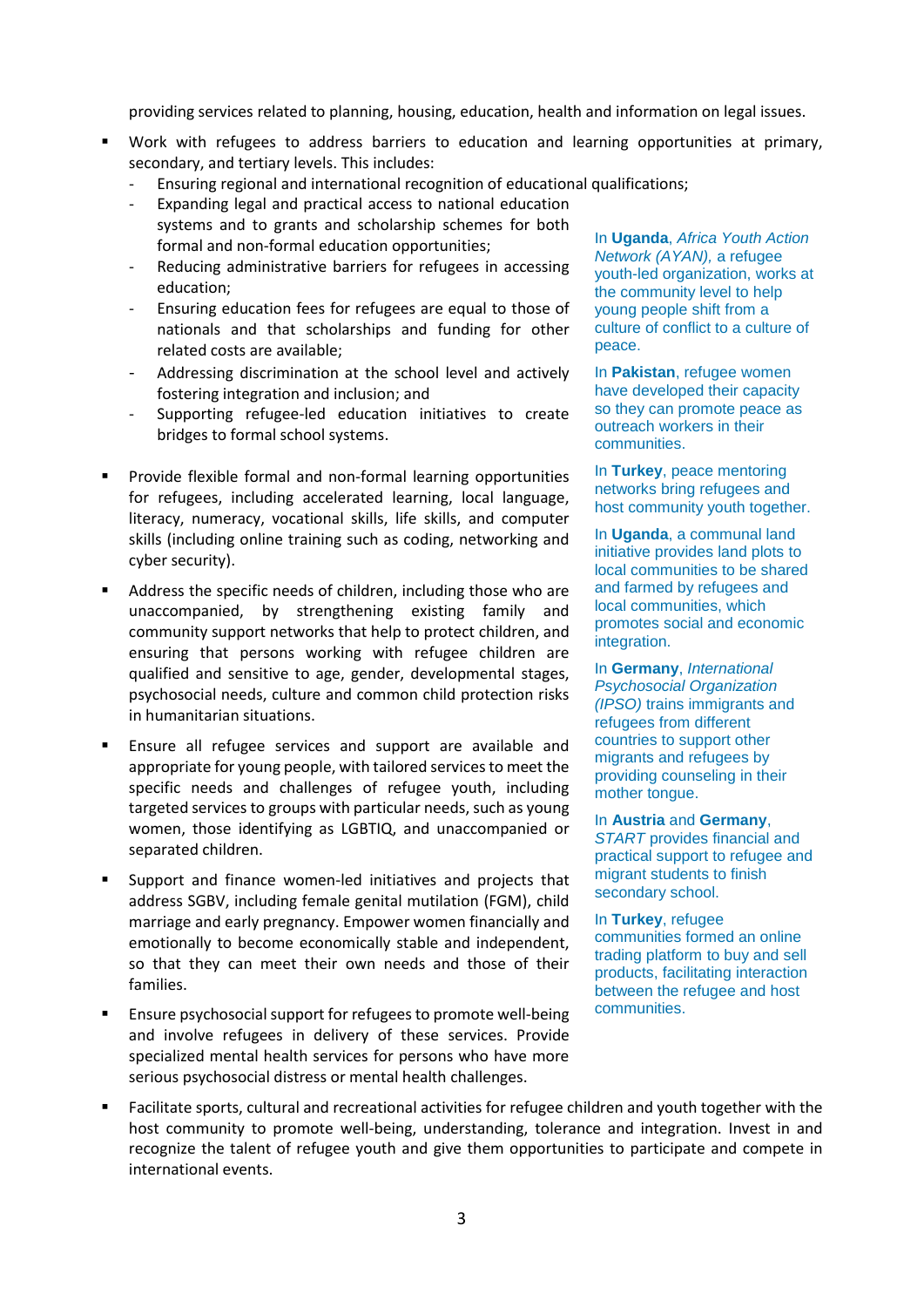# **3.0 Assistance for refugee-receiving communities and institutions**

Assistance for local and national institutions and the communities receiving refugees should include:

- Platforms and opportunities to foster peace-building processes. This includes teaching peace education within national education systems to assist refugees and the host community to understand the root causes of conflict and to encourage communication, relationship-building and peaceful coexistence. Recognize and facilitate refugee peace-building efforts and actively engage youth.
- Engagement of regional institutions such as development banks and regional intergovernmental bodies. They can contribute to the Programme of Action for the Global Compact on Refugees through supporting hosting states within regions to validate and recognize documentation on a mutual basis, to ease recognition of refugee's education and professional credentials, banking documentation, and regional travel documents. Regional athletic federations could provide technical support and funding to support refugee athletes to train and develop.

## **4.0 Expanded opportunities for solutions**

In order to support voluntary and sustainable return of refugees to their country of origin that is transparent, safe, dignified, and accountable, it is essential to:

- Invest in peace-building, reconciliation and planning for local and national development that engages returnees, including women and youth in particular, to access their rights and reintegrate successfully.
- **E** Ensure that the choice of return is truly voluntary and that women, men, and all young people are involved in decision-making about return, based on accurate information about the situation in their country of origin.
- Avoid conditions or restrictions in the host country, such as the inability to exercise the right to work or family reunification, that pressure refugees to return to untenable or unsafe situations in their countries of origin.
- Build the capacity of young people to play an active role in monitoring, analysing and reporting to refugee communities in countries of asylum on the experiences of those who have voluntarily returned.
- Ensure that children and youth can learn their mother tongue while in their country of asylum so that they are able to return and reintegrate successfully. Children should also be supported to learn the language of the host country in order to be included in the national educational system as soon as possible.

It is necessary to strengthen resettlement programmes and procedures by actively engaging refugees. The lived experiences of resettled refugees should be utilised to understand what works and to identify good practices. Therefore, it is important to:

 Partner with and learn from refugee networks and organisations in resettlement countries and share this learning with national and international actors to improve resettlement practice.

In **Australia**, young refugees worked directly with service providers to improve education and resettlement services.

In **Canada**, the government encourages Canadian citizens to form local private sponsorship groups that provide financial, logistical, and emotional support to help refugees adapt to their new life in Canada.

**Globally**, *Talent Without Boundaries* is developing a data base of refugees' skills to match against the needs of private sector employers.

In **Austria**, *Connecting People* connects local mentors with young refugees to support and guide their education and professional development.